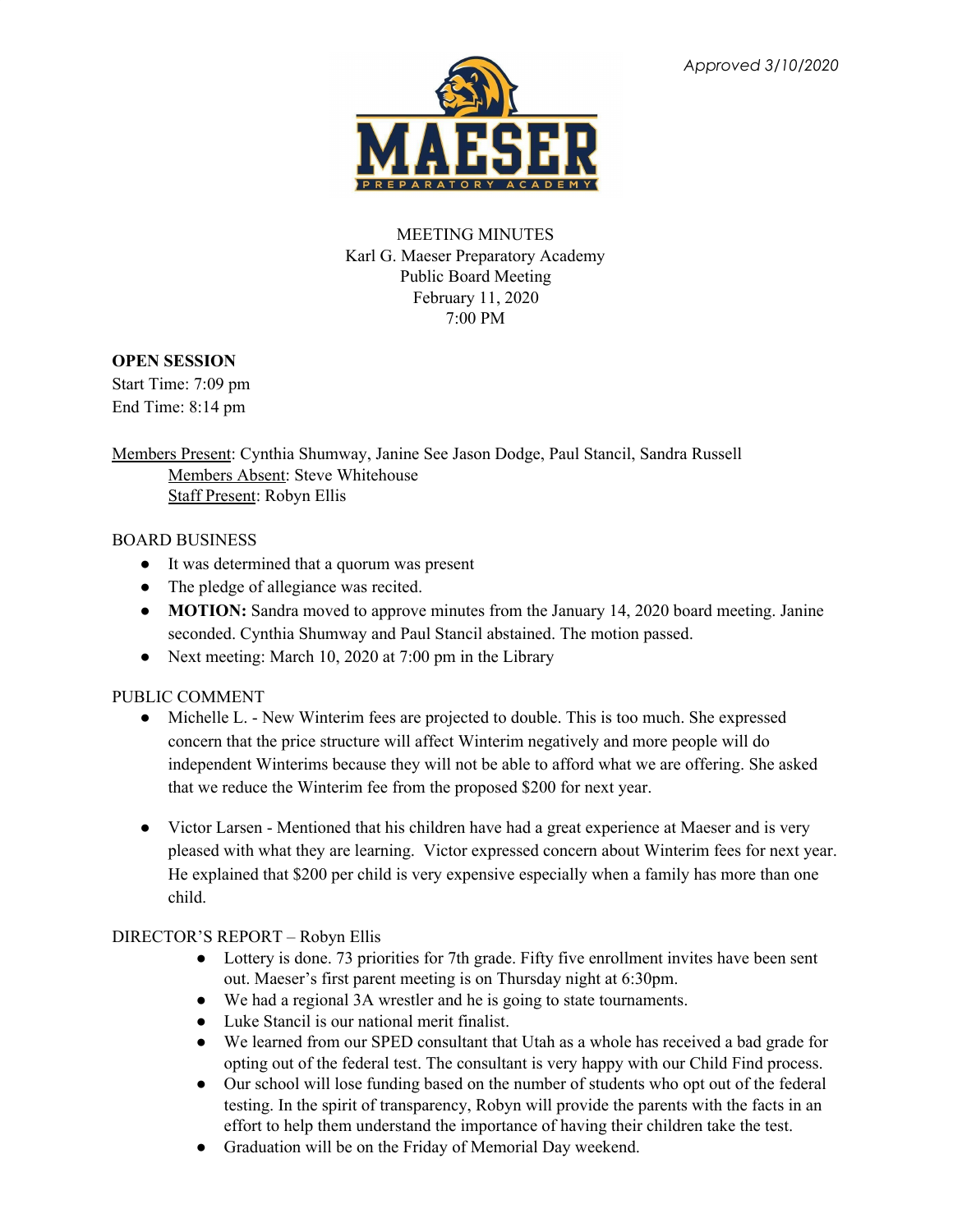### DISCUSSION & APPROVAL

- 2020 2021 Fee Schedule Some suggestions were to add a \$40 fee for a diploma replacement and \$10 fee for orchestra sheet music. Cynthia had a question about the \$10 schedule change fee. We need to take a closer look at that. Also, it was suggested we communicate clearly that Maeser does not provide meals during Winterim and other school activities.
- **MOTION:** Paul moved that the Board authorize the budget committee to officiate a formal fee schedule under the existing state rules. Jason seconded. The motion passed unanimously.
- Curtis Miner Architecture Proposal cost \$22,560 for renderings 3D and digital format. This also includes color boards. Robyn would like the auditorium to hold at least 750, which would cover our student body. If we could build it to hold 1200 then we would be able to hold graduation in Maeser's new auditorium.
- 3000 Policies table for next meeting.
- **MOTION:** Paul moved to approve *The Devil and Daniel Webster* by Stephen Vincent. Sandra seconded. The motion passed unanimously.
- Utah Law and Policy Reviewed the county data on teen pregnancy, teen suicides, child sex abuse and STD's. The Board reviewed and the state form was signed.
- Language Credit discussion -Maeser has a requirement of three years of language in order to graduate. Some students have come to Maeser from immersion programs. The Board discussed changing the language credit requirements to only two years of language if a student has taken the highest language offered. Also, it may be beneficial to the student to offer Latin as a possible third year alternative.
- Winterim feedback/recommendations based on faculty feedback the Winterim committee has revised the proposal process. Also, Winterfest has been changed from a Saturday to a Friday.
- **MOTION:** Paul moved to approve the 2020/2021 Calendar. Janine seconded. The motion passed unanimously.

#### **BUDGET**

● 2020 - 2021 Fee Schedule

#### FACILITIES / MAINTENANCE – Jason Dodge

● CMA Proposal

#### SCHOOL POLICIES / LEGISLATIVE – Paul Stancil

• Paul discussed how fees have to be equalized per state law.

#### COMMUNITY / FUNDRAISING

#### WINTERIM – Sandra Russell & Janine See

- Winterim feedback/recommendations
- Revised the proposal process

#### CURRICULUM – Robyn Ellis